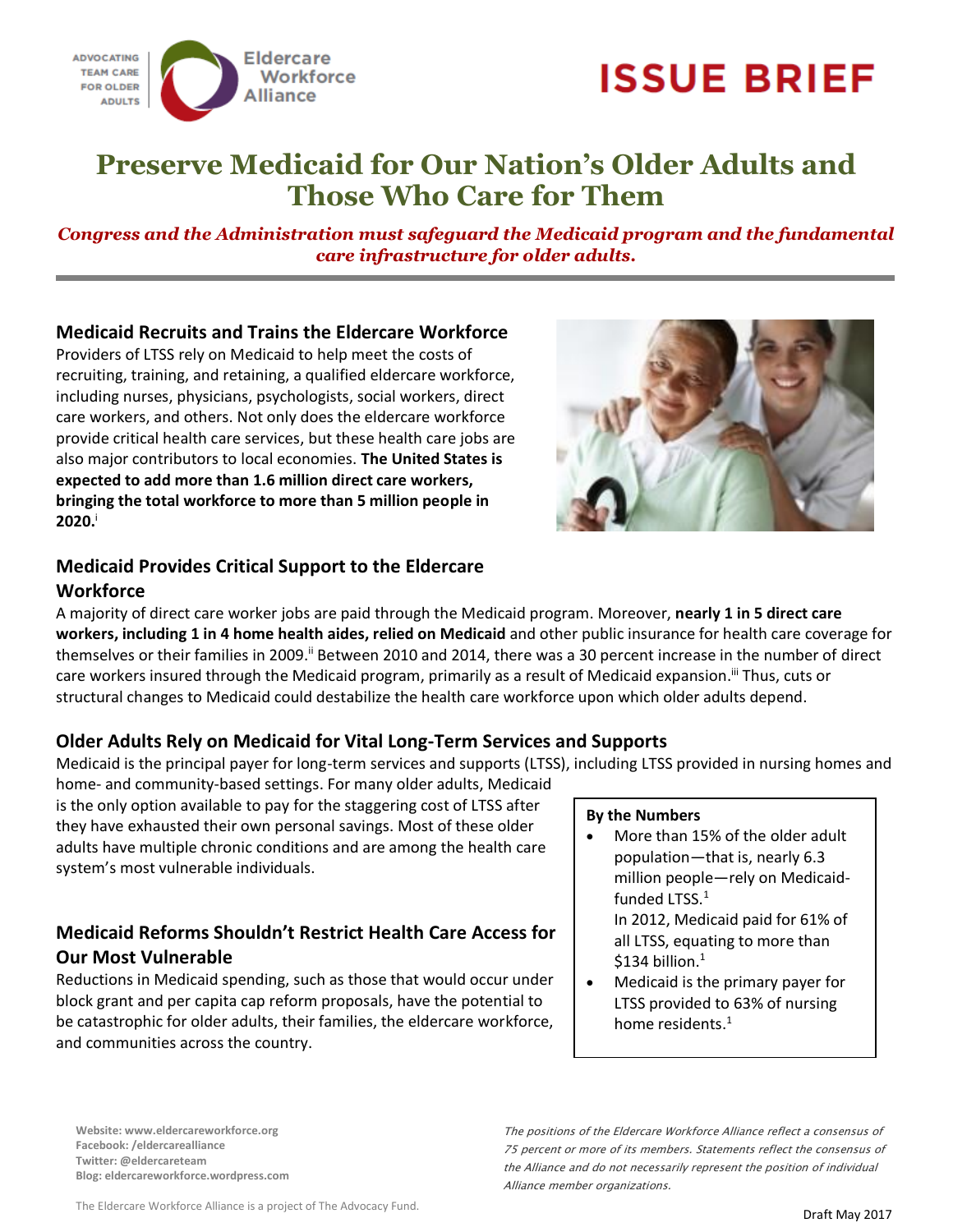#### **Proposed Reform Scenarios:**

|                  | <b>Current Program</b>                                                                                                                                                                               | <b>Block Grant</b>                                                                                                                                                                                     | Per Capita Cap                                                                                                                                                                                                                               |
|------------------|------------------------------------------------------------------------------------------------------------------------------------------------------------------------------------------------------|--------------------------------------------------------------------------------------------------------------------------------------------------------------------------------------------------------|----------------------------------------------------------------------------------------------------------------------------------------------------------------------------------------------------------------------------------------------|
| Coverage         | Guaranteed coverage; no<br>waiting lists or caps (differs for<br>waiver benefits)                                                                                                                    | No guarantee of<br>$\bullet$<br>coverage; wait lists or<br>caps can restrict access                                                                                                                    | Possible guarantee of<br>$\bullet$<br>coverage for certain<br>groups                                                                                                                                                                         |
| Funding          | Guaranteed federal funding with<br>no cap; federal funding matches<br>or exceeds state spending<br>Federal funding responds to<br>program needs (health care<br>costs and beneficiary<br>enrollment) | Federal funding<br>capped, regardless of<br>state spending<br>Federal funding based<br>٠<br>on fixed rate of<br>anticipated program<br>growth, not on actual<br>enrollment, costs, or<br>program needs | Federal funding capped per<br>$\bullet$<br>enrollee, regardless of<br>state spending<br>Federal funding based on<br>$\bullet$<br>fixed rate of anticipated<br>costs per enrollee, not on<br>actual health care costs or<br>beneficiary needs |
| <b>Standards</b> | Set in law with state flexibility to<br>expand                                                                                                                                                       | No guarantee insurers must offer essential health<br>benefits                                                                                                                                          |                                                                                                                                                                                                                                              |

#### **Impacts on Older Adults, the Workforce, and Communities:**

#### Service Reduction Would Limit Care Options

Due to Medicaid's role as the primary payer for LTSS, the proposed reforms could have a significant impact on access to both nursing home care and home- and community-based services (HCBS). Currently, HCBS are optional benefits in the Medicaid program. If states are forced to reduce services due to funding restrictions, it is likely that states will consider reducing access to long term care services offered in homes and communities. These service reductions could limit the ability of older adults to age in the care setting of their choice.

Additionally, Medicaid is currently mandated to provide nursing home care. Long-term nursing home care–which, unlike many other health care services, is not covered by Medicare—is a costly benefit for states to provide. Medicaid reform proposals that include increased state flexibility and reduced federal requirements could remove this mandate and provide incentives to reduce state costs, thereby decreasing both access to nursing home care and the quality of that care.

#### Changes to Eligibility and Cost Sharing Would Reduce Access

The budgetary pressures inherent in the proposed Medicaid reforms would create incentives to reduce Medicaid eligibility or shift costs to beneficiaries through increased cost sharing. Block grants and per capita caps are likely to include weakened federal minimum standards that could allow states to limit severely which people qualify for Medicaid. Medicaid block grants and per capita caps might also include increased premiums for beneficiaries; such reductions would consequently reduce health care access for older adults.

#### Provider Payment Rate Cuts Would Reduce Health Care Access

Because block grants and per capita caps would result in reductions in federal contributions to the Medicaid program, states would likely reduce payments to providers and health plans. These reductions could limit the number of providers who accept Medicaid, thereby reducing health care access for older adults.

#### Job Loss Would Hurt Local Economies

Not only does Medicaid provide care for millions of older adults, but it is also an economic engine for the states. A recent study projects that repealing the Medicaid expansion created by the Affordable Care Act would result in a loss of more than 631,000 health care jobs in 2019 alone.<sup>iv</sup> Medicaid cuts would especially harm the supply of direct care or home care workers. Thus, Medicaid block grants and per capita cap would result in significant job loss in communities across the country.